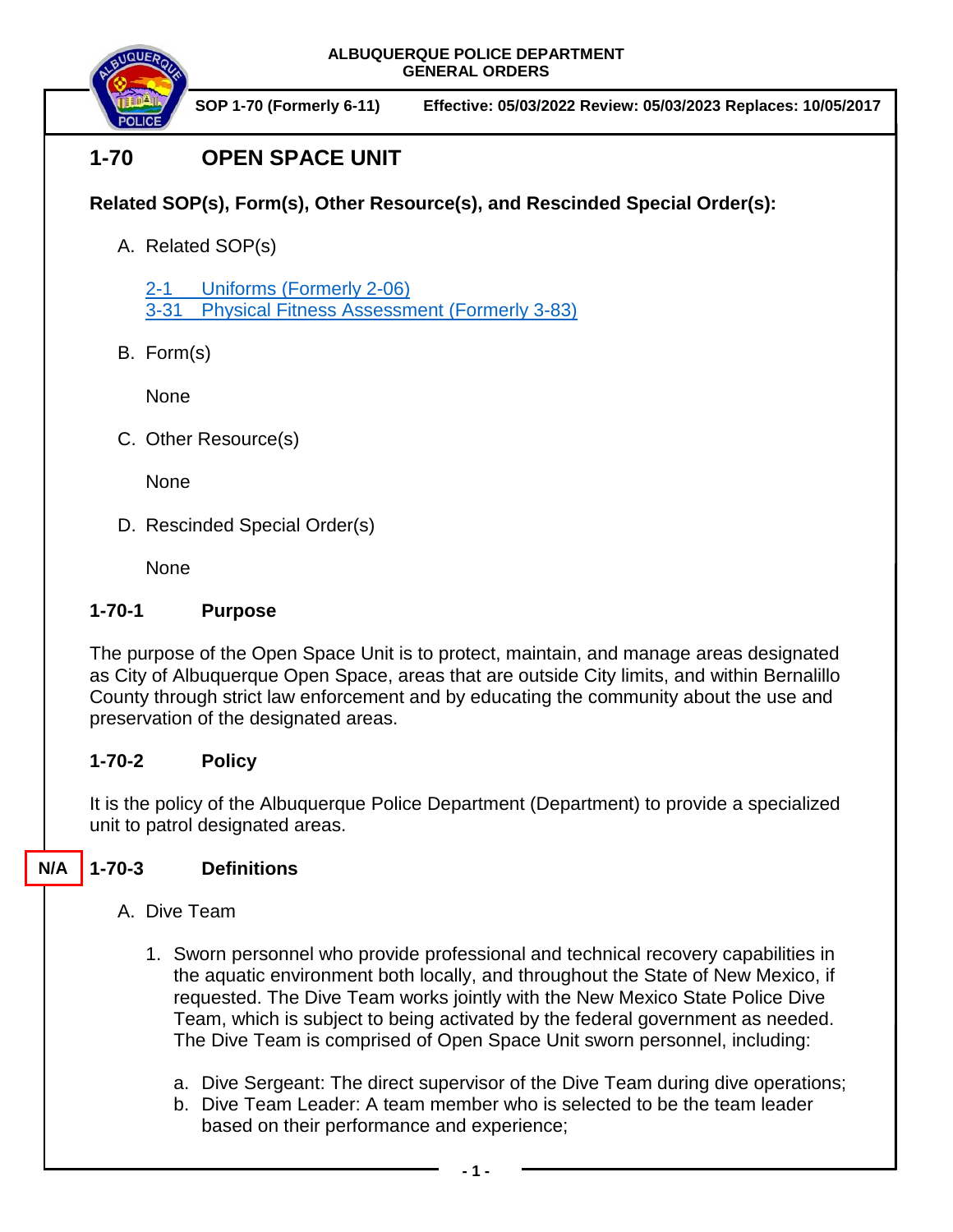

**SOP 1-70 (Formerly 6-11) Effective: 05/03/2022 Review: 05/03/2023 Replaces: 10/05/2017**

- c. Dive Team Instructor: A team member who has been certified as a dive instructor by Scuba Schools International (SSI) or the Professional Association of Diving Instructors (PADI) with at least one (1) year experience on the Dive Team;
- d. Dive Control Specialist: A team member who has been certified by SSI or PADI as a Dive Control Specialist or assistant instructor;
- e. Diver: A team member who has been certified in SSI standards, who has obtained specialized training for collection and recovery of evidence and crime scene processing in the water, who is swift water rescue certified, and who maintains additional standards as established by the Dive Team Sergeant; and
- f. Collateral Diver: A part-time team member who is normally assigned to a unit other than the Open Space Unit, who maintains the same standards as a fulltime Diver, and, when activated, reports to the Open Space Unit chain of command.
- B. Open Space

Areas of land that are designated in the City's adopted plan for major Open Space and acquired by the City of Albuquerque; that are any other lands designated at the time of acquisition or subsequently; and that are any lands for which the City has assumed control or management responsibility by lease, easement, or legal agreement.

C. Search and Rescue (SAR) Team

Sworn personnel who respond to any search and/or rescue operation within Bernalillo County, New Mexico, and around the State of New Mexico as requested. The Search and Rescue Team works jointly with the New Mexico State Police, and functions as a type of Federal Emergency Management Agency (FEMA) team, which may be activated by the federal government as needed.

#### **1-70-4 Open Space Unit Selection, Testing, and Training 7**

- A. Selection
	- 1. Sworn personnel who apply for a position with the Open Space Unit shall be aware that the position is strictly voluntary. Sworn personnel who volunteer with the Open Space Unit shall be members of the SAR Team and the Dive Team.
	- 2. The selection process shall consist of the SAR physical fitness test, a rappelling test, and an oral board test.
	- 3. Open Space Unit candidates shall have:
		- a. Basic first aid medical training, preferably licensed as an Emergency Medical Technician-Basic (EMT-B) obtained within one (1) year of accepting a position;
			- i. The Department will make an exception based on the lack of available EMT B classes.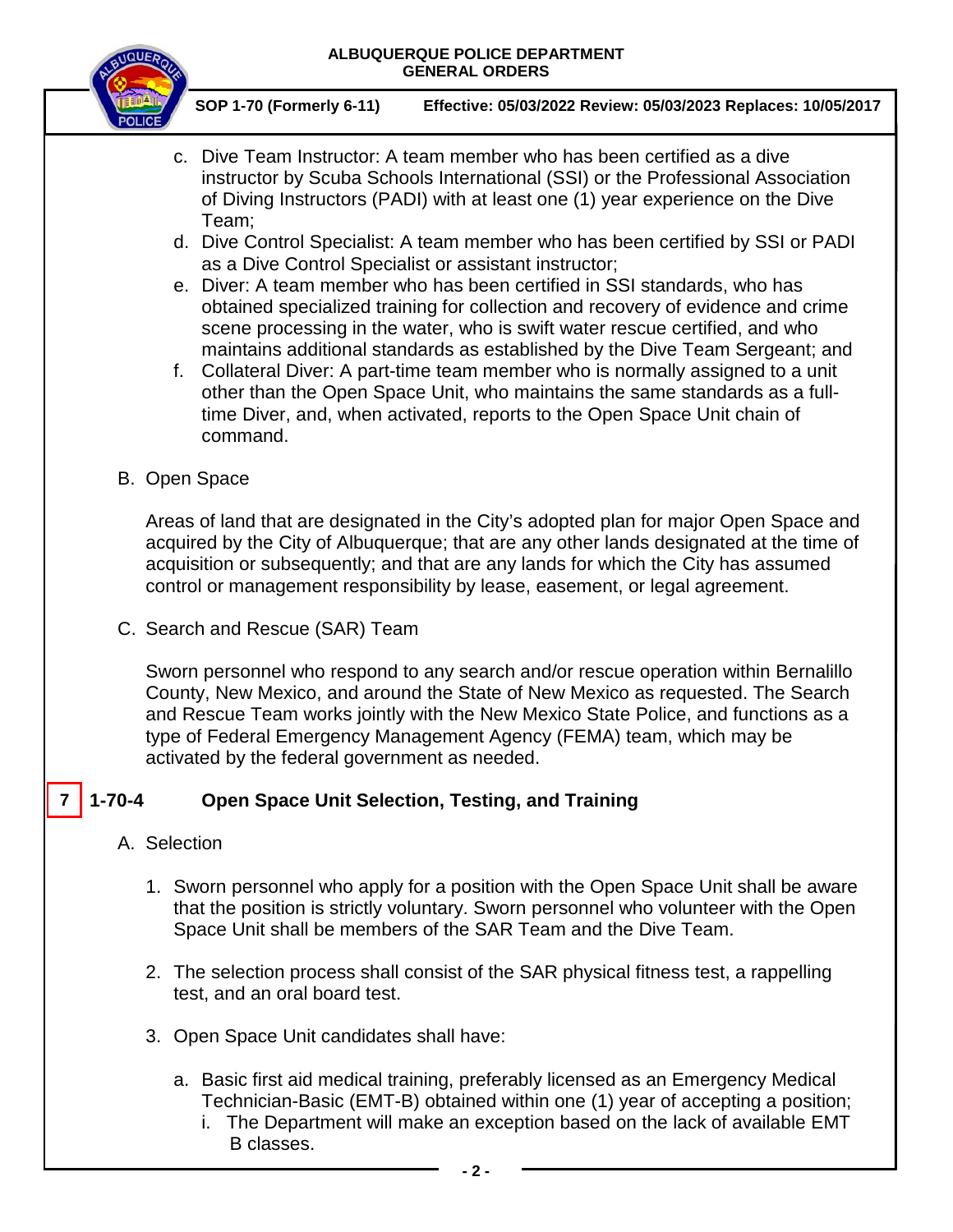

- b. A general knowledge of the outlying geographical areas of Bernalillo County;
- c. The willingness and ability to work in elevated positions and/or with helicopters;
- d. Experience in teaching, training, and a basic mechanical aptitude; and
- e. The ability to perform general maintenance and repairs to vehicles and equipment.
- 4. The Open Space Unit Lieutenant or their designee shall review past performance evaluations, disciplinary actions, and other performance information when determining an applicant's suitability.
	- a. Candidates with a sustained complaint or chargeable traffic accident within the past year will be considered unsuitable unless the totality of the circumstances involved in the complaint or accident include mitigating factors that indicate suitability.
- 5. The Dive Team Leader is selected to assist the Dive Sergeant with mission planning and deployment of sworn personnel during incidents.
- 6. The Dive Team Instructor is selected from current members of the Dive Team, based on performance and experience.
- 7. The Dive Control Specialist is selected from current members of the Dive Team, based on performance and experience.
- B. Testing
	- 1. Swim Test
		- a. Six-hundred (600) yard snorkel mask and fins, four-hundred (400) yard freestyle, with no stopping or holding the side of the pool or lane lines.
		- b. Fifty (50) yard weighted belt (10 lbs.) swim.
		- c. Fifty (50) yard Brick Swim: Both hands must remain on the brick at all times.
		- d. Fifty (50) yard Tank Push: No slamming or shoving the tank while maintaining control of the tank.
		- e. Twenty (20) minute water tread, last two (2) minutes hands out of water.
	- 2. Physical Training (PT) Test
		- a. Candidates shall pass the Department Physical Fitness Assessment with a performance in the top tier of the "Good" category and no less than the bottom tier of the "Good" category, consistent with SOP Physical Fitness Assessment.
	- 3. Pack Test: Open Space Unit candidates shall be able to hike Pino Trail in four (4) hours with a twenty-five (25) pound pack.
	- 4. Rappel Test: Open Space Unit candidates shall use their own equipment to complete a forty foot (40') rappel.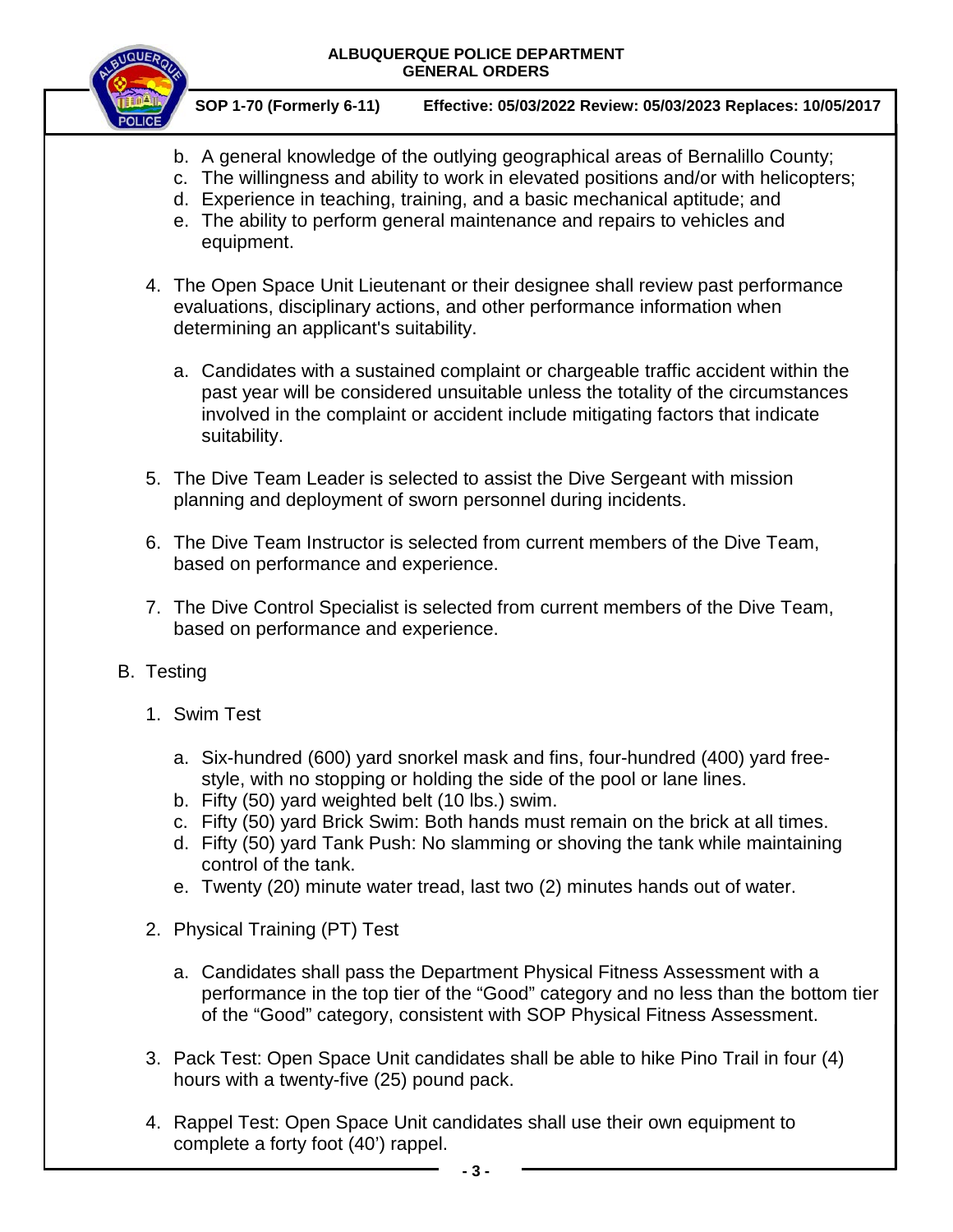

**SOP 1-70 (Formerly 6-11) Effective: 05/03/2022 Review: 05/03/2023 Replaces: 10/05/2017**

- 5. Quarterly Testing
	- a. All Open Space Unit sworn personnel shall pass quarterly physical fitness and proficiency testing.

| January | <b>Proficiency Testing:</b>                                                                                                                                                                                                                                                         |  |  |
|---------|-------------------------------------------------------------------------------------------------------------------------------------------------------------------------------------------------------------------------------------------------------------------------------------|--|--|
|         | Rope system;                                                                                                                                                                                                                                                                        |  |  |
|         | Raising and lower systems (MPD, 540);                                                                                                                                                                                                                                               |  |  |
|         | Litter Packaging; and                                                                                                                                                                                                                                                               |  |  |
|         | Rappel system.                                                                                                                                                                                                                                                                      |  |  |
|         | Dive Systems:                                                                                                                                                                                                                                                                       |  |  |
|         | Scuba system assembly; and                                                                                                                                                                                                                                                          |  |  |
|         | Underwater skills test.                                                                                                                                                                                                                                                             |  |  |
| April   | Department PT Test: The Open Space Unit candidate<br>shall pass the Department Physical Fitness Assessment<br>with a performance in the top tier of the "Good" category<br>and no less than the bottom tier of the "Good" category,<br>consistent with Physical Fitness Assessment. |  |  |
| July    | Swim Testing:                                                                                                                                                                                                                                                                       |  |  |
|         | Dive Team swim test;                                                                                                                                                                                                                                                                |  |  |
|         | Open Space Unit swim test.                                                                                                                                                                                                                                                          |  |  |
| October | <b>SAR Pack Test</b>                                                                                                                                                                                                                                                                |  |  |

#### **1-70-5 Open Space Unit 7**

- A. General Rules and Responsibilities
	- 1. The Open Space Sergeant(s) shall:
		- a. Provide direct supervision of sworn personnel assigned to the Open Space Unit;
		- b. Be responsible for the Open Space Unit's daily activities; and
		- c. Manage the SAR Team and Dive Team.
	- 2. Open Space Unit sworn personnel shall:
		- a. Patrol open space lands that are outside of the City limits and within Bernalillo County;
			- i. Responding Open Space Unit sworn personnel shall notify the Bernalillo County Sheriff's Office (BCSO) of all violent crimes that occur in these areas. Primary investigation responsibility shall be determined based upon the: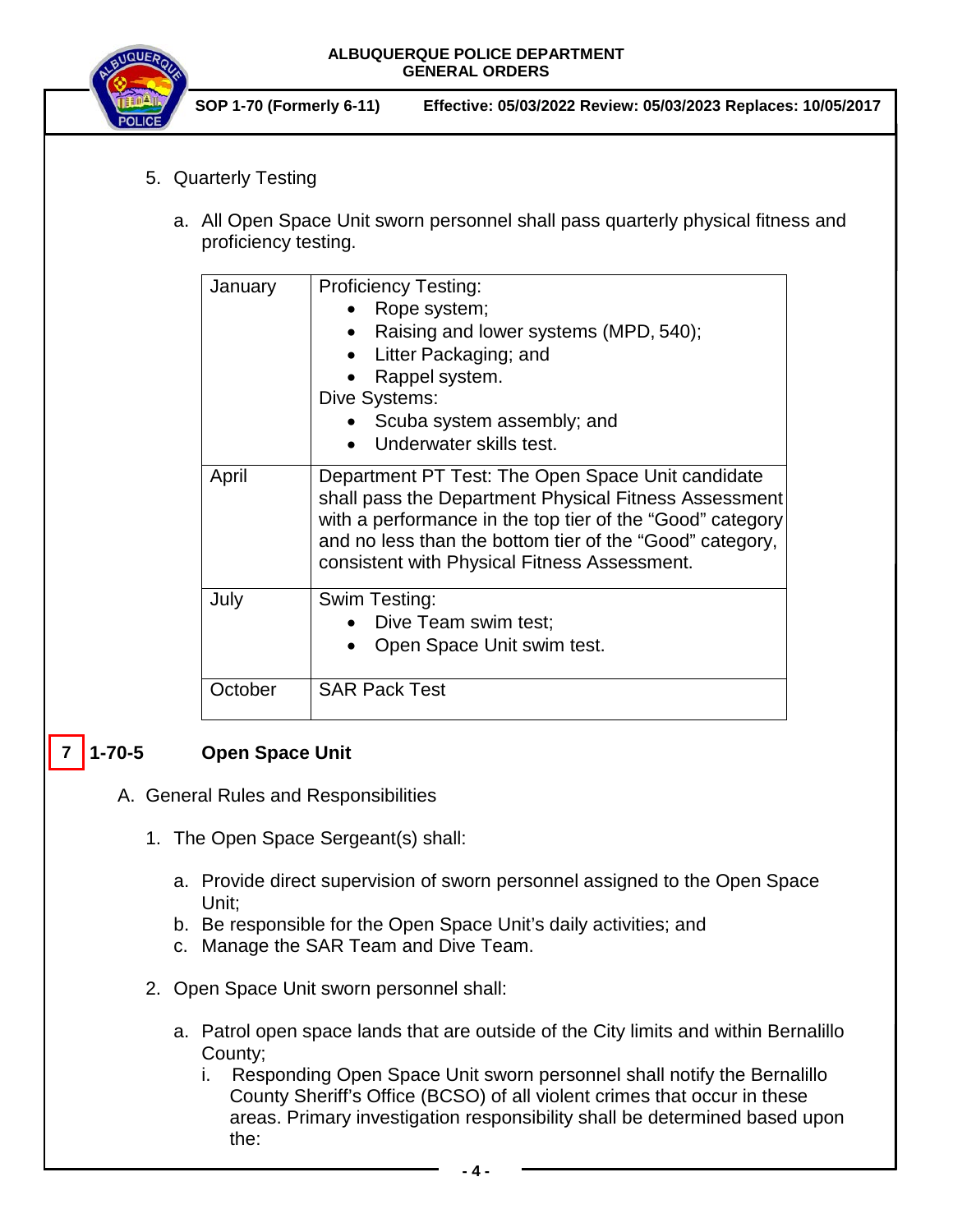

- 1. Type of crime;
- 2. Capabilities; and
- 3. Resources that are available in the area.
- b. Routinely patrol areas that are not formally declared Open Space areas but are inaccessible by Field Service Bureau (FSB) patrol cars;
- c. Be cross-commissioned law enforcement officers;
- d. Participate in SAR and Dive Team operations as directed;
- e. Provide patrol and security for infrastructure assets not accessible by passenger vehicle. Open Space Unit personnel are responsible for securing these facilities at their designated closing times;
- f. Work varied and extended hours based on the needs of the Open Space Unit;
- g. Respond to call-outs when not on-call;
- h. Travel out of town for SAR or dive missions;
- i. Maintain a high level of physical fitness;
- j. Be physically capable of performing SAR and dive missions;
- k. Pass a quarterly Open Space Unit testing;
- l. Purchase personal gear, such as mountaineering clothing, as necessary;
- m. Patrol and take calls for service within all designated Open Space areas; and
- n. During on-call rotation, be available twenty-four (24) hours a day, seven (7) days a week for SAR and Dive Team operations, unless leave has been approved by the Open Space Unit Sergeant.
	- i. Open Space Unit sworn personnel cannot be on any other form of call status other than their Open Space Unit responsibilities, unless special circumstances arise.
- B. Vehicle Lock-Ins
	- 1. When the gates at open space trail heads are being closed or locked and there are vehicles that are parked in the parking areas after posted park hours and are required to be locked in overnight, Open Space Unit sworn personnel shall:
		- a. At the appropriate hour, announce over their Public Address (PA) system that the park is closed and that the owners of the remaining vehicle(s) must return to their vehicle immediately;
		- b. Ensure that signs are clearly posted with hours of operation;
			- i. If the hours of operation are not posted, a work order shall be placed with the Open Space Unit.
		- c. Run the vehicle license plate for stolen vehicle reports, informational be on the lookout (BOLO) reports, and/or missing person alerts;
		- d. Indicate the vehicle description, license plate, and time of gate closure on the Computer-Aided Dispatch (CAD) system; and
		- e. Not be dispatched to unlock gates.
			- i. The gates will reopen the following day at 0700.
	- 2. An FSB patrol officer assisting in the locking of gates shall abide by the directives set forth in this Standard Operating Procedure (SOP).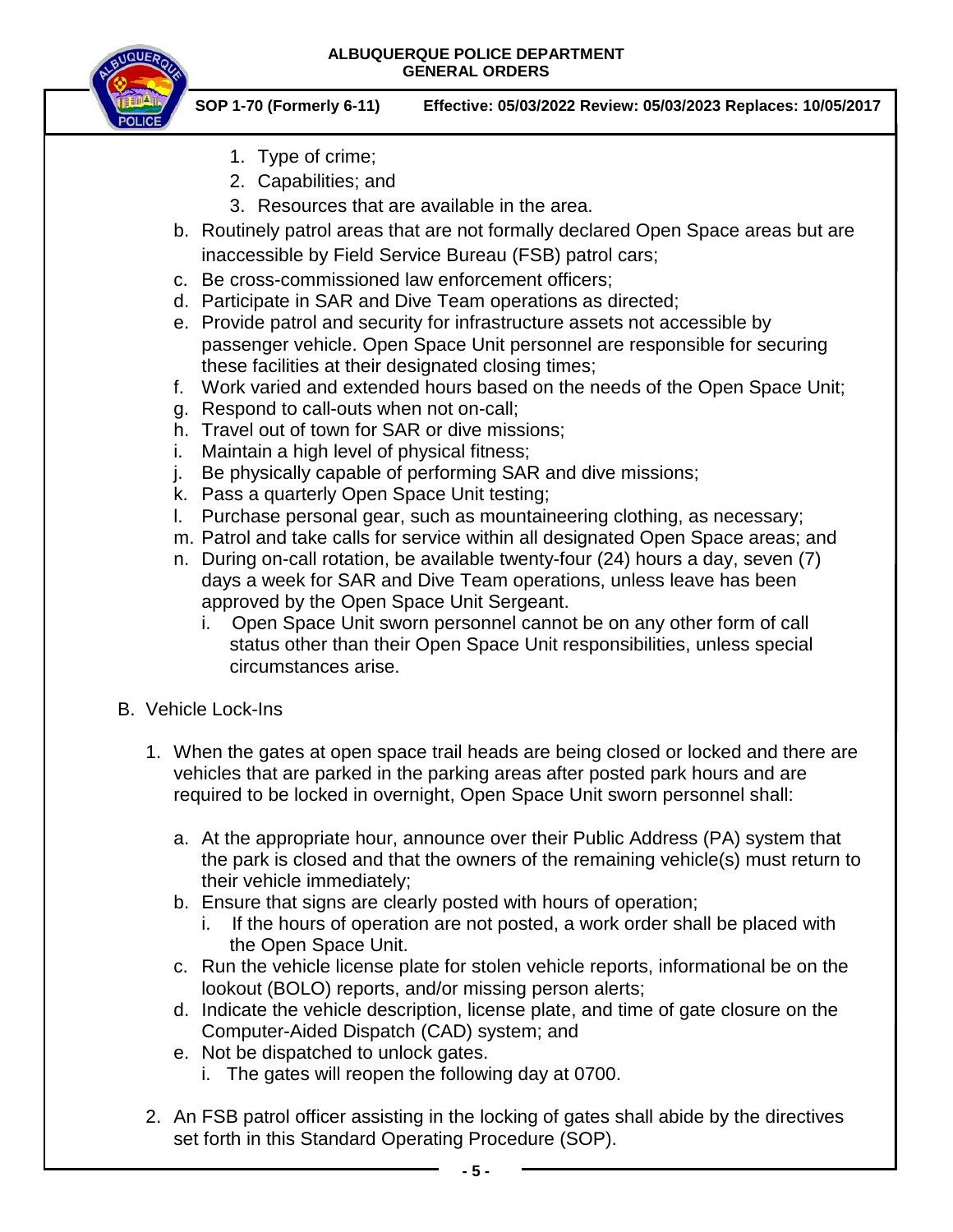

- a. The FSB patrol officer shall advise the Emergency Communications Center (ECC) Dispatcher that the vehicle is a lock-in at the respective park.
- b. The ECC Dispatcher shall make a dispatch log note of this information.
- C. Open Space Wild Land Fires
	- 1. The Open Space Unit Lieutenant or their designee shall coordinate with the Open Space Unit, Albuquerque Fire Rescue (AFR), Bernalillo County Fire Department (BCFD), and the State Forestry Department to evaluate the fire danger in the Open Space areas.
	- 2. In the event of a fire, Open Space Unit supervisors shall ensure that AFR, BCFD, or the jurisdictional fire department is notified.
	- 3. Open Space Unit sworn personnel shall:
		- a. Concentrate patrols within the high-risk areas during extreme fire conditions to reduce the fire danger;
		- b. Thoroughly shall investigate all calls for service that involve possible fires or smoke within the Open Space areas;
		- c. Establish a Unified Command in accordance with the National Incident Management System (NIMS);
		- d. Staff the access points that best allow fire equipment to access the area;
		- e. Start an evacuation of park visitors, contractors, or other persons in the area; and
		- f. Set up a perimeter to keep non-public safety personnel out of the area.
- D. Methods of Patrol
	- 1. Due to varied terrain and special challenges in providing law enforcement coverage in and around Open Space areas, Open Space Unit sworn personnel shall use several methods of routine and emergency patrol:
		- a. SUV Vehicle Patrol: To combat terrain challenges in Open Space areas.
		- b. Foot Patrol: To check bridges transecting Open Space areas and to deter illegal activities in the Bosque and foothill areas.
		- c. Bike Patrol: To patrol all Open Space areas.
		- d. ATV/Motorcycle Patrol: To patrol rugged and inaccessible areas, as well as general Open Space areas.
		- e. Hovercraft Patrol: To patrol the Rio Grande River for routine patrol, Bosque closure scenarios, and for emergency or special operations situations.
		- f. Airboat Patrol: To patrol the Rio Grande river for routine patrol, Bosque closure scenarios, and for emergency or Special Operations situations.
- E. Equipment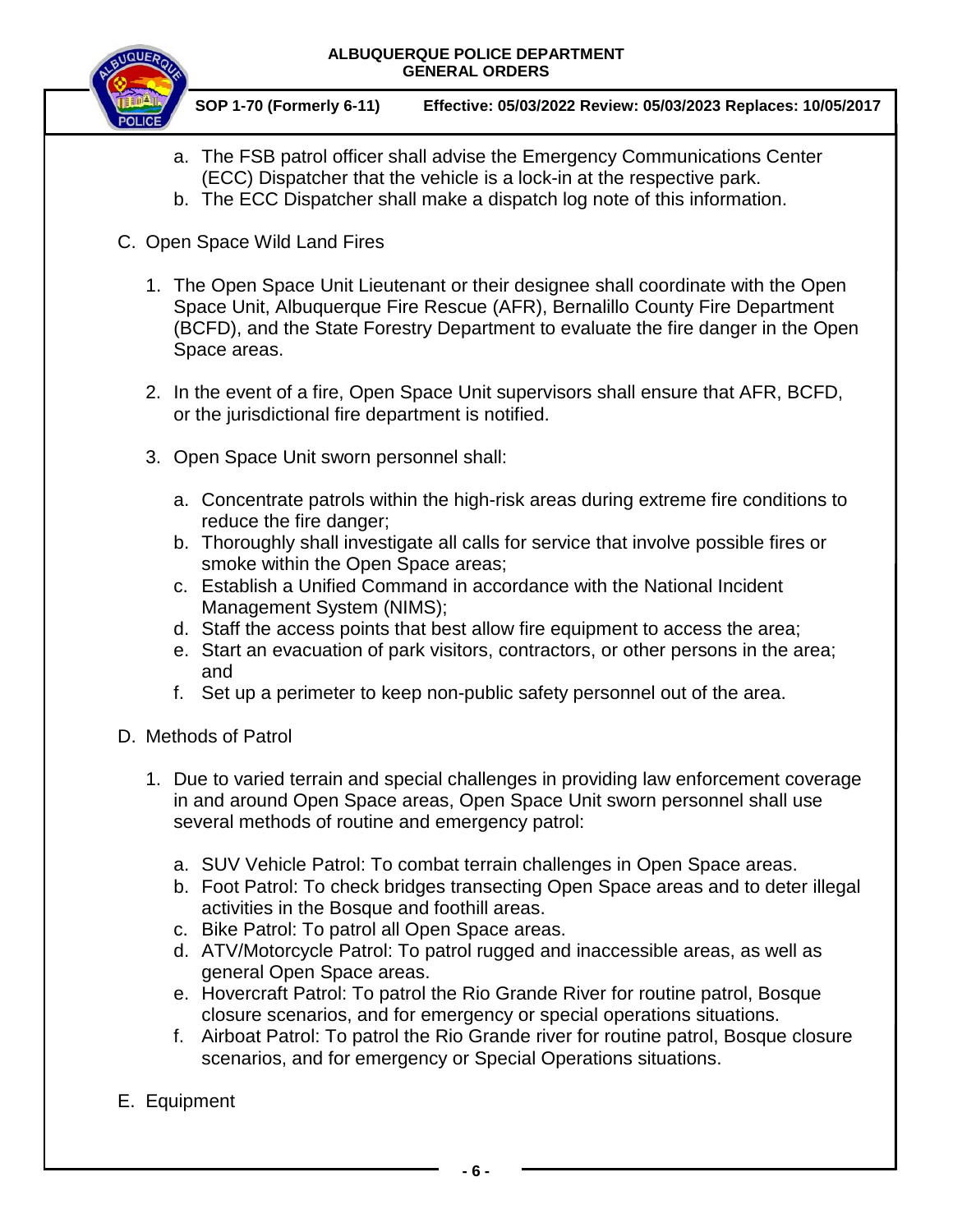

**SOP 1-70 (Formerly 6-11) Effective: 05/03/2022 Review: 05/03/2023 Replaces: 10/05/2017**

- 1. Open Space Unit personnel shall use specialized equipment, including, but not limited to:
	- a. All-terrain vehicles (AVT);
	- b. Airboat;
	- c. Hovercraft;
	- d. Off-road motorcycles;
	- e. Mountain bikes;
	- f. Side-by-Side off-road vehicles;
	- g. 4x4 patrol vehicles; and
	- h. All SAR and dive equipment.
- F. Uniform and Patch
	- 1. Open Space Unit personnel shall abide by the uniform requirements outlined in SOP Uniforms.
		- a. The on-duty supervisor may approve modification of the Open Space Unit uniform while working in an adverse environment and/or terrain.
		- b. Open Space Unit personnel shall be authorized to wear the Open Space Unit patch and shall wear the patch in accordance with SOP Uniforms.

#### **1-70-5 Search and Rescue (SAR) 7**

- A. The Search and Rescue Program shall be administered by the Open Space Unit, the SAR Team, and the FSB.
- B. Selection
	- 1. Minimum Qualifications
		- a. Sworn personnel shall:
			- i. Have a minimum of two (2) years as a police officer with the Department and shall have completed the probationary period;
			- ii. Be willing to be "on call" and respond on a twenty-four (24) hour per day basis;
			- iii. Be in good physical condition and able to work in severe terrain and weather conditions;
			- iv. Pass the SAR physical fitness standards on a quarterly basis; and
			- v. Be able to give directions clearly to communicate effectively with individuals in a variety of circumstances, speak before large groups, and be willing to work flexible shifts and varying hours.
	- 2. Selection Process
		- a. The selection process shall consist of the SAR physical fitness test, a rappelling test, and oral board test.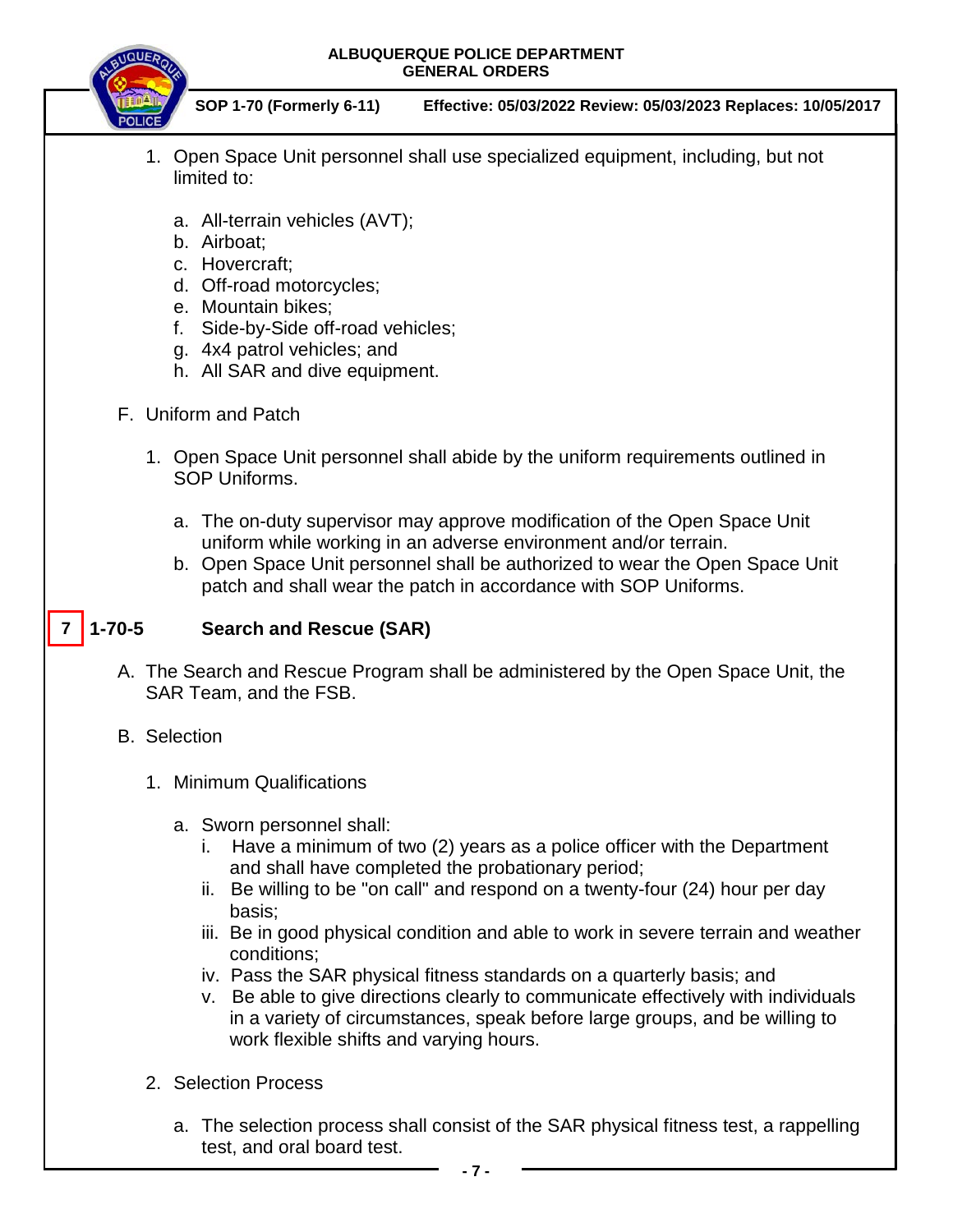

- b. The Open Space Unit Lieutenant or their designee shall review past performance evaluations, disciplinary actions and other performance information when making a determination about an applicant's suitability.
	- i. Candidates with a sustained complaint or chargeable traffic accident within the past year may not be considered depending on the totality of the circumstances involved.
- c. Candidates shall have:
	- i. Basic first aid medical training, preferably licensed as an Emergency Medical Technician-Basic (EMT-B) obtained within one (1) year of accepting a position;
		- 1. The Department will make an exception based on the lack of available EMT-B classes.
	- ii. A general knowledge of the outlying geographical areas of Bernalillo County;
	- iii. The willingness and ability to work at heights and/or with helicopters;
	- iv. Experience in teaching, training, and a basic mechanical aptitude; and
	- v. The ability to perform general maintenance and repairs to vehicles and equipment.
- C. Physical Fitness Standard
	- 1. SAR team personnel shall be able to carry all SAR and medical equipment during operations. SAR team personnel shall operate in extreme terrain, under harsh weather conditions.
	- 2. SAR team personnel shall be required to maintain a physical fitness standard, which shall be tested quarterly.
	- 3. A SAR team member who fails to pass the physical test in the allotted time shall be taken off on-call status for ninety (90) days.
		- a. They shall then have up to ninety (90) days to train, prepare, and practice for retesting.
		- b. If at the end of ninety (90) days they cannot pass the test, they shall be removed from the Open Space Unit.
	- 4. Physical Fitness Standards
		- a. SAR Team personnel shall be able to swim fifty (50) meters in Battle Dress Uniform (BDU) style pants with a ten (10) pound weighted belt. No stopping or assistance from any object or person.
		- b. For the pack test, SAR Team personnel shall be able to hike Pino trail #140 to Crest trail #130S and return within four (4) hours.

| $\overline{N}$ 35° 9.704' | W 106° 28.191' | <b>I Elena Gallegos parking lot</b> |
|---------------------------|----------------|-------------------------------------|
| ii. Turn around point:    |                |                                     |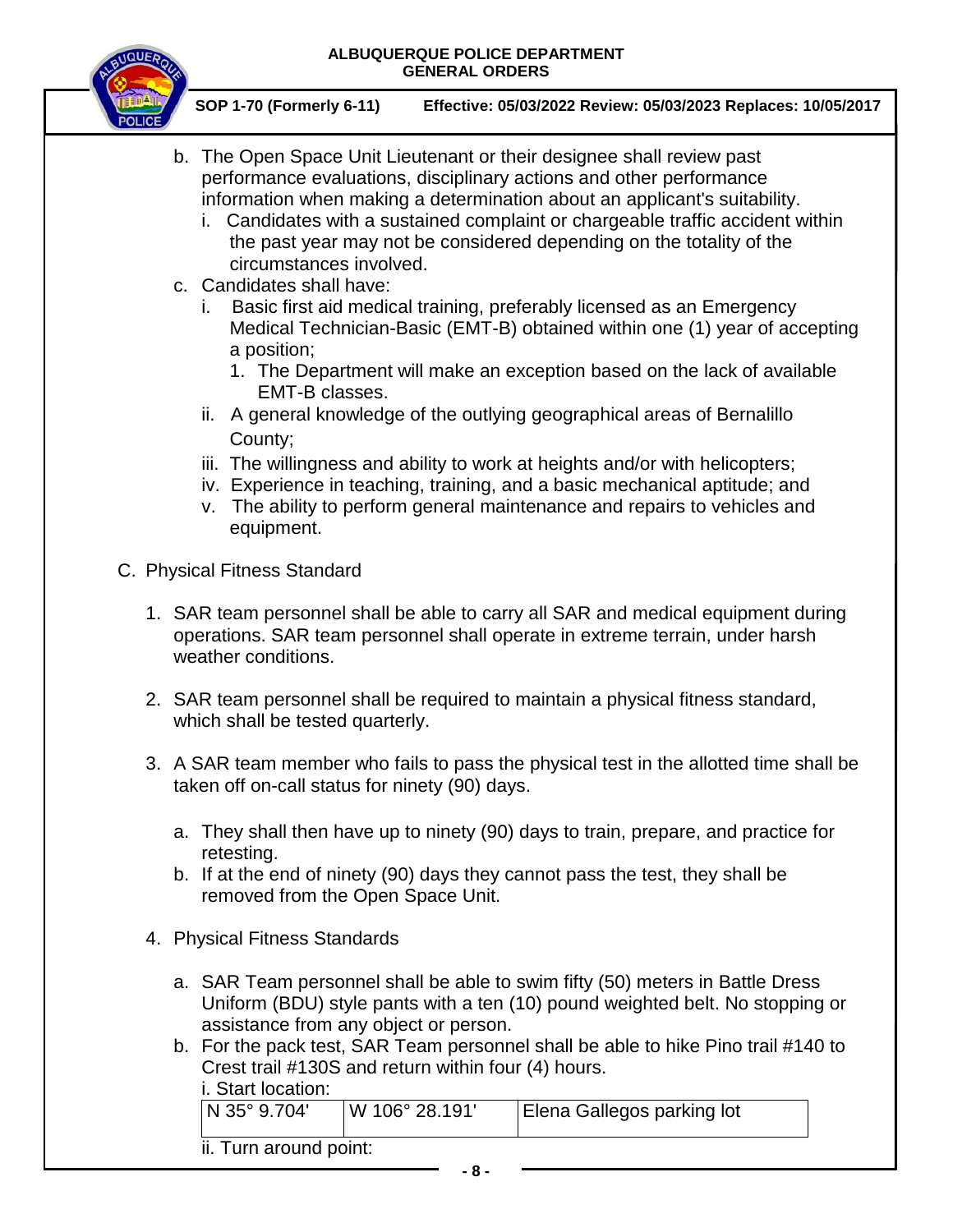| <b>UQUEA</b> |                                                                                                                                                                                                                       | ALBUQUERQUE POLICE DEPARTMENT<br><b>GENERAL ORDERS</b>                                                                           |                                                                                                                                                                                                                                                                                                                                                                                                                                                                                                                                                 |
|--------------|-----------------------------------------------------------------------------------------------------------------------------------------------------------------------------------------------------------------------|----------------------------------------------------------------------------------------------------------------------------------|-------------------------------------------------------------------------------------------------------------------------------------------------------------------------------------------------------------------------------------------------------------------------------------------------------------------------------------------------------------------------------------------------------------------------------------------------------------------------------------------------------------------------------------------------|
|              | SOP 1-70 (Formerly 6-11)                                                                                                                                                                                              |                                                                                                                                  | Effective: 05/03/2022 Review: 05/03/2023 Replaces: 10/05/2017                                                                                                                                                                                                                                                                                                                                                                                                                                                                                   |
|              | N 35° 10.144'                                                                                                                                                                                                         | W 106° 24.850'                                                                                                                   | <b>Pino Trail: South Crest Trail</b><br>junction.                                                                                                                                                                                                                                                                                                                                                                                                                                                                                               |
|              | pound pack.                                                                                                                                                                                                           | iv. SAR Team personnel shall have SAR/survival gear.                                                                             | iii. SAR Team personnel shall start and finish with a minimum twenty-five (25)                                                                                                                                                                                                                                                                                                                                                                                                                                                                  |
|              | D. Certifications, Training, and Testing                                                                                                                                                                              |                                                                                                                                  |                                                                                                                                                                                                                                                                                                                                                                                                                                                                                                                                                 |
|              | 1. Certifications                                                                                                                                                                                                     |                                                                                                                                  |                                                                                                                                                                                                                                                                                                                                                                                                                                                                                                                                                 |
|              | program.<br>following certifications:<br>İ.<br>iv. Airboat:<br>v. Hovercraft;<br>vi. ATV/UTV;<br>vii. Bike Patrol;<br>viii. Alternate Carry Course;<br>ix. Horse familiarization; and<br>x. Aviation familiarization. | New Mexico State Police Search & Rescue;<br>ii. Wilderness Rope Rescue Level I & II;<br>iii. Swift Water & Flood Control Rescue; | a. NM SAR Certification: SAR Team personnel shall be certified through New<br>Mexico State Police Search and Rescue (NMSAR) or certified in an equivalent<br>b. During their assignment, SAR Team personnel shall obtain and maintain the                                                                                                                                                                                                                                                                                                       |
|              | 2. Training                                                                                                                                                                                                           |                                                                                                                                  |                                                                                                                                                                                                                                                                                                                                                                                                                                                                                                                                                 |
|              | the Open Space Unit.                                                                                                                                                                                                  | miss or have missed training.<br>training to maintain currency.<br>support functions during rescue operations.                   | a. SAR Team personnel shall attend all training unless excused.<br>SAR Team personnel shall notify the SAR Team Supervisor that they will<br>ii. SAR Team personnel shall complete all mandatory training and makeup<br>iii. SAR Team personnel who have not completed all mandatory training may<br>be required to remain at the SAR command post to assist with logistics and<br>iv. SAR Team personnel with poor training attendance, or have an attendance<br>rate of less than eighty percent (80%) shall be considered for dismissal from |
|              | following general areas:                                                                                                                                                                                              |                                                                                                                                  | b. Training is normally conducted to maintain proper operational proficiency in the                                                                                                                                                                                                                                                                                                                                                                                                                                                             |

- i. Technical rope rescue Techniques;
- ii. Helicopter operations;
- iii. Medical treatment;
- iv. Land navigation;
- v. Wilderness search techniques;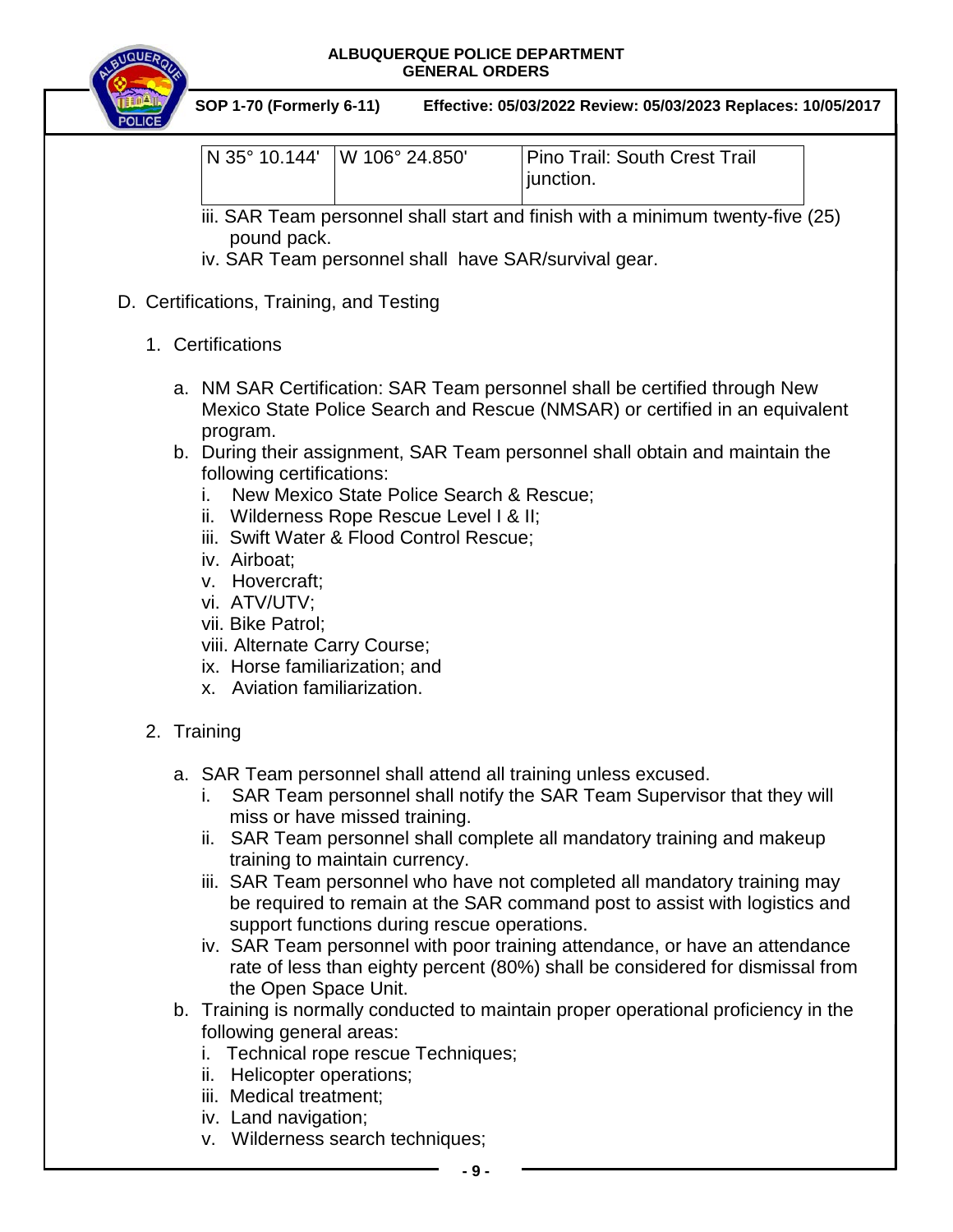

- vi. Wilderness survival techniques;
- vii. Alpine search and rescue operations (snow and ice);
- viii. Swift water rescue operations; and
- ix. Man-tracking techniques.
- c. SAR Team personnel shall participate in weekly training.
- d. SAR Team personnel shall continually train with other agencies and participate in specialized training opportunities to enhance skills or techniques.
	- i. Mandated monthly rope training may be conducted with AFR, BCFD, Albuquerque Mountain Rescue Council, and the National Guard.
- 3. Testing
	- a. SAR Team personnel shall conduct their swim and pack test during the months of July and October.
		- i. A SAR Team officer who fails to pass the physical test in the allotted time shall be taken off on-call status for ninety (90) days.
		- ii. A SAR Team officer shall have up to ninety (90) days to train, prepare, and practice for retesting.
		- iii. If at the end of ninety (90) days they cannot pass the test, they shall be removed from the Open Space Unit.
- E. General Responsibilities
	- 1. The SAR Team Coordinator shall be a lieutenant who has overall responsibility for the team, including budget, personnel, equipment, and training.
	- 2. The SAR Team supervisor shall:
		- a. Oversee all phases of the SAR Program;
		- b. Be responsible for the selection, training, evaluation, and use of all personnel;
		- c. Be responsible for the completion of all SAR incidents and the coordination of efforts with all other agencies, specifically AFR Technical Rescue, or individuals;
		- d. Be responsible for the maintenance, upkeep, and inventory of all SAR Team equipment and supplies; and
		- e. Provide the on-call roster to the ECC, the New Mexico Search and Rescue Coordinator, AFR, BCFD, and BCSO.
			- i. The Open Space Unit Supervisor shall approve any changes to the on-call SAR Team roster and shall notify the ECC of the changes.
	- 3. SAR Team personnel shall:
		- a. On a weekly basis, rotate primary on-call responsibilities;
		- b. Conduct or provide all training and direct new team members on all search and/or rescue incidents;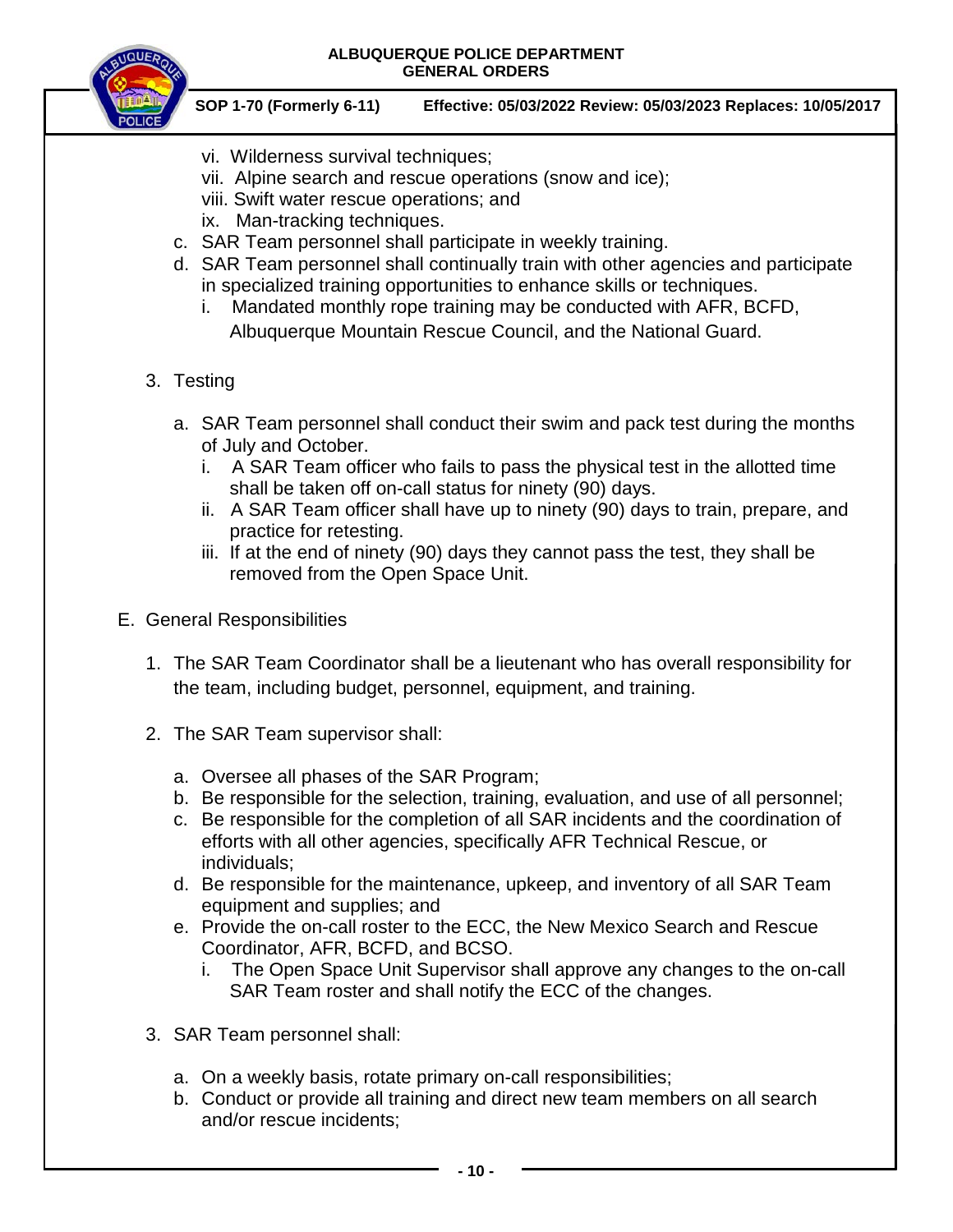

- c. Respond to and handle search and/or rescue incidents on a twenty-four (24) hour a day, call-out basis in all of Bernalillo County;
- d. Provide training to other members of the Department as needed;
- e. During SAR operations, adhere to the basic SAR principle: Locate, Access, Stabilize, and Transport, (LAST);
- f. Teach specialty classes to other Department personnel;
	- i. SAR Team personnel shall teach and make presentations to a variety of public groups and gatherings in the various areas involving search and rescue or wilderness preparedness techniques.
	- ii. SAR Team personnel shall actively pursue preventive search and rescue programs and forums to educate the public and reduce search and rescue incidents.
- g. Maintain and service assigned equipment and vehicles;
- h. When appropriate, use aircraft when searching for emergency locator transmitters (ELT), missing aircraft, and missing persons;
- i. Wear a uniform that is suitable based on terrain and weather environment; and
- j. Be responsible for initial primary patient care until help arrives.
- 4. Patient Transport
	- a. Normally, SAR Team personnel will conduct operations for the sole purpose of safely extricating persons from extreme and/or hazardous locations and SAR Team personnel will not transport a patient to a medical facility.
	- b. Once a person is safely extricated from the location, SAR Team personnel shall transfer the person for care to qualified medical transport personnel if medical attention is needed.
		- i. If the patient's condition is serious and transport resources are unavailable or impractical as determined by the SAR Team Medic, SAR Team Leader, and Officer-In-Charge, SAR Team personnel may transport a patient to a medical facility in a lifesaving effort.
		- ii. SAR Team personnel shall use medically-equipped helicopters for transporting persons when injuries dictate or transport time is a critical factor.
		- iii. SAR Team personnel shall work with and coordinate activities with all rescue agencies to ensure the best care for the person.
- F. Swift Water and Flood Control Rescue
	- 1. SAR Team personnel shall successfully complete a nationally-recognized swift water rescue training course with AFR and shall recertify annually.
	- 2. SAR Team personnel shall successfully complete a nationally-recognized flood control water rescue training course with AFR and shall recertify annually.
- G. Alpine SAR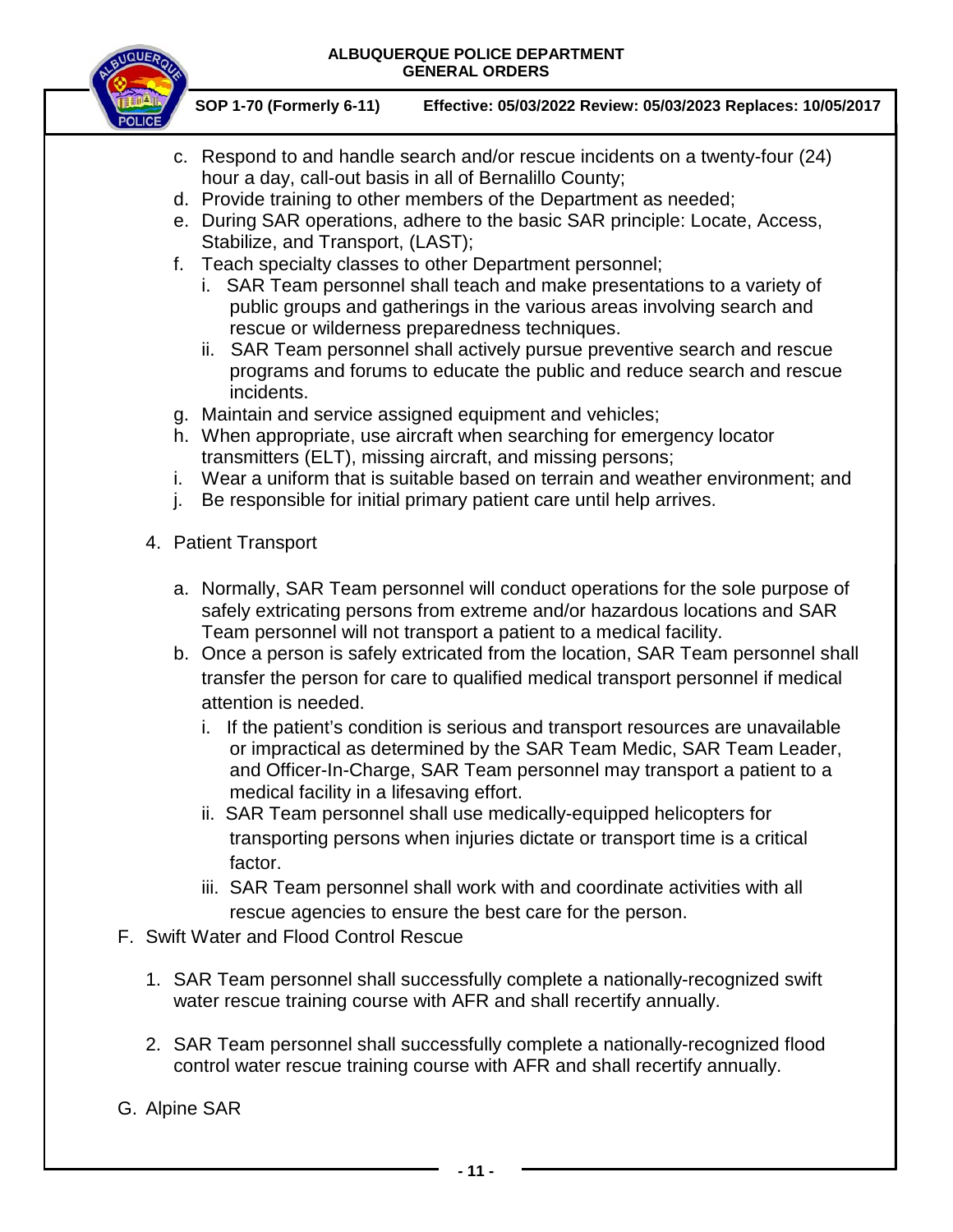

**SOP 1-70 (Formerly 6-11) Effective: 05/03/2022 Review: 05/03/2023 Replaces: 10/05/2017**

SAR Team personnel shall be responsible for alpine searches and rescues in snow and ice.

- H. Call-Out Procedures
	- 1. Call-out requests for SAR Team personnel shall be made through the ECC; however, SAR Team personnel requests may also come directly from other agencies that have a copy of the SAR Team on-call roster.
	- 2. The ECC Supervisor shall notify the SAR Team Supervisor or their designee of the request for SAR services.
		- a. SAR Supervisors are then notified to respond to a designated area and to establish a Command Post or staging area with the appropriate equipment that is necessary to complete the operation.
	- 3. The Mission Coordinator or Officer-In-Charge (OIC) shall request all necessary support services that may be needed.
	- 4. The Mission Coordinator or OIC shall notify any agency whose jurisdiction in which the operation may be taking place, if they are not requesting services.
- I. Chain of Command for SAR Operations
	- 1. SAR Incident Commander (IC)
		- a. The Incident Commander (IC) shall be responsible for all personnel and shall oversee the overall operation.
		- b. The Open Space Unit Lieutenant or Sergeant shall act as the IC. However, a representative of the command staff may act as the IC on a large-scale operation or delegated to a Department officer during minor incidents.
	- 2. SAR Team Leader
		- a. The Team Leader shall be responsible for the operational completion of SAR activity during an operation; however, supervisory personnel may assume the position of SAR Team Leader in complex operations. Sworn personnel may assume responsibility in simple incidents not requiring the need to make significant decisions to ensure completion.
		- b. The SAR Team Leader shall be at a location that is away from the command post operational area.
	- 3. SAR Edge Person
		- a. The SAR Edge Person shall act as a signal relay between the raise/lower team and a rescuer who is over the edge of a high-angle drop. The SAR Edge Person shall be secured by a safety or rappel line.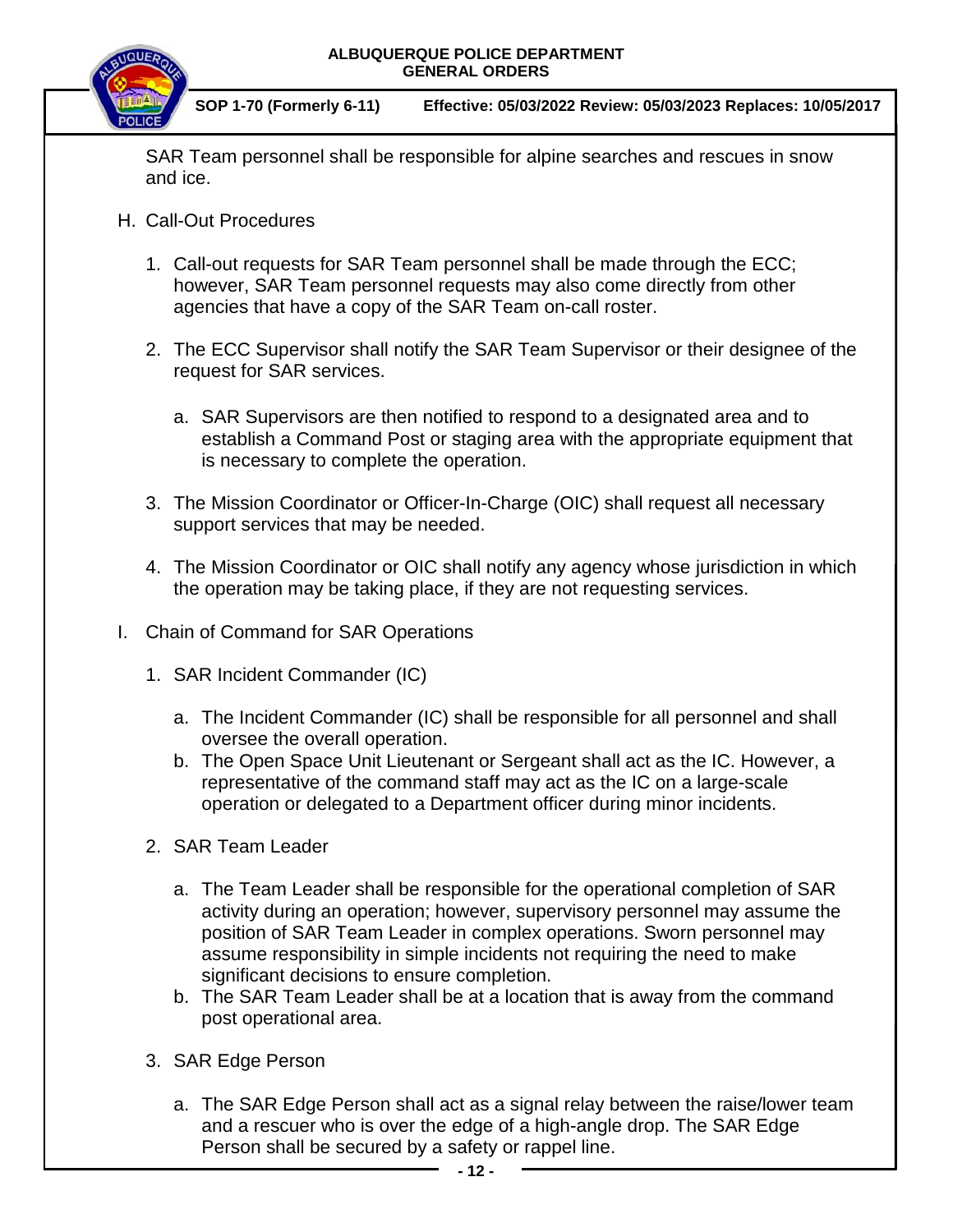

- b. The SAR Edge Person shall maintains open communication between the rescuer(s) who are down-rope and the raise/lower team.
- c. The SAR Edge Person shall assist victims, litters, and rescuers in getting over the edge of a drop.
- d. The SAR Edge Person shall place and maintain edge protection for ropes.
- J. Mountain Rescue Helicopter Operations
	- 1. The Mission Coordinator or SAR Team supervisor shall document their justification to use the Department helicopter as a rescue tool during SAR operations based on various circumstances and criteria, including, but not limited to:
		- a. Nature and extent of injuries;
		- b. Weather conditions and forecast;
		- c. Location of victim both in remoteness and accessibility;
		- d. Logistics and manpower needs and availability; and
		- e. Practicality of mission completion through other means.
	- 2. After the Mission Coordinator and SAR Team supervisor justify their use of the Department helicopter, they shall request it by adhering to the call-out procedures outlined in this Standard Operating Procedure (SOP).
- K. Mountain Rescue Operational Guidelines
	- 1. General Safety
		- a. SAR Team personnel shall:
			- i. Use a safety line during all operations where there is potential risk of a fall;
				- 1. The Mountain Safety Officer shall determine the location of the placement of the safety line and shall approve all exceptions through the SAR Team Leader or SAR Team supervisor.
			- ii. Use gloves when handling a working rope in an operation that is loaded or has the potential to be loaded, unless it is impractical or unsafe to do so; and
			- iii. Wear a Department-approved harness and helmet while working in a vertical environment.
- L. Rappel Guidelines
	- 1. SAR Team personnel shall not begin rappel without having all equipment and connections checked by the Mountain Safety Officer or their designee unless it is unsafe or impractical to do so.
		- a. SAR Team personnel shall do all rappels on a minimum of a 7/16" (11-mm) static kern mantle line.
		- b. SAR Team personnel shall practice the single-line rappel technique to maintain proficiency.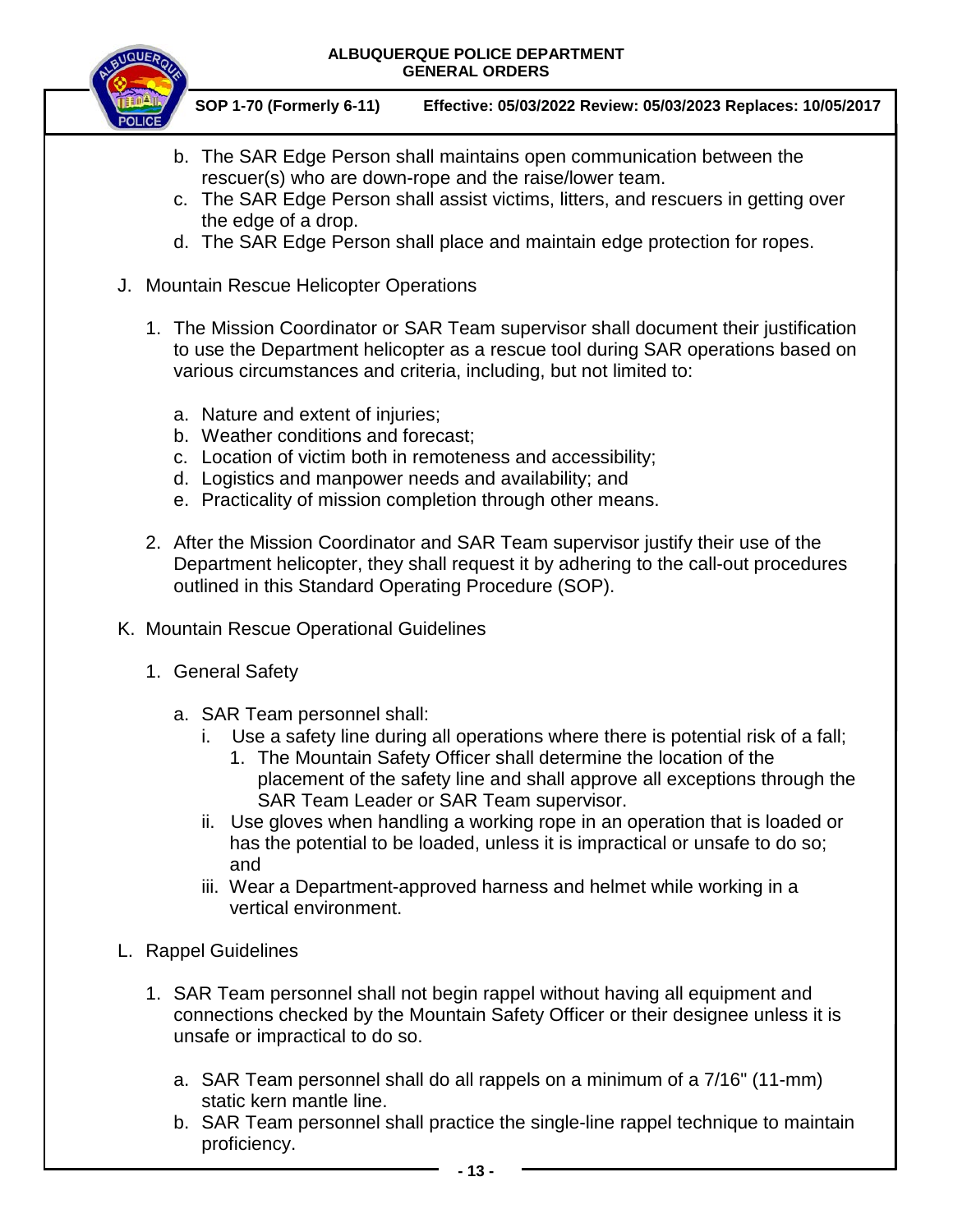

**SOP 1-70 (Formerly 6-11) Effective: 05/03/2022 Review: 05/03/2023 Replaces: 10/05/2017**

c. SAR Team personnel shall use a belay line for single line rappels when used for rescues and exposures. SAR Team personnel shall evaluate hazards to minimize risk.

## M. Equipment and Vehicles

- 1. SAR Team personnel shall be responsible for the upkeep and maintenance of all equipment and vehicles assigned to the SAR Team.
	- a. Emergency Response Vehicles:
		- i. Each officer assigned to the SAR Team shall be responsible for a fourwheel drive (4WD) emergency response vehicle.
		- ii. Each vehicle contains the necessary and minimum team equipment needed to successfully complete the majority of rescue situations.
		- iii. Each SAR Team officer shall be responsible for the maintenance, upkeep, and repair of emergency response vehicles to ensure the vehicles are in good, serviceable condition.
	- b. Specialty Vehicles:
		- i. SAR Team personnel shall maintain their certifications and familiarity with the maintenance and operation of specialty vehicles.
		- ii. Under normal circumstances, SAR Team personnel shall be the only persons authorized to operate the vehicles.
		- iii. The SAR Team Safety Officer or OIC may authorize SAR Team personnel to wear a helmet and any other gear considered appropriate for the situation or terrain; in some instances, SAR Team personnel may wear a helmet during Bosque patrol due to a required low speed, limited visibility through foliage and other shrubbery, and face-to-face contacts with the community.

#### **1-70-6 Dive Team 7**

- A. Dive Team Rules and Responsibilities
	- 1. The Dive Team Supervisor shall:
		- a. Assess information about the call for service from the on-scene supervisor or the Department employee who is requesting assistance;
		- b. Determine whether a full call-out or partial call-out of the Dive Team is required in coordination with the IC or their designee;
		- c. Secure transportation of Dive Team personnel and equipment if necessary;
		- d. Assume supervision of the mission and coordinate activities under the direction of the IC or Dive Team Commander;
		- e. Continuously assess the possibility of increasing or decreasing Dive Team manning levels;
		- f. Provide updates to the Open Space Unit chain of command;
		- g. Provide information to the Department Public Information Officer (PIO), if necessary;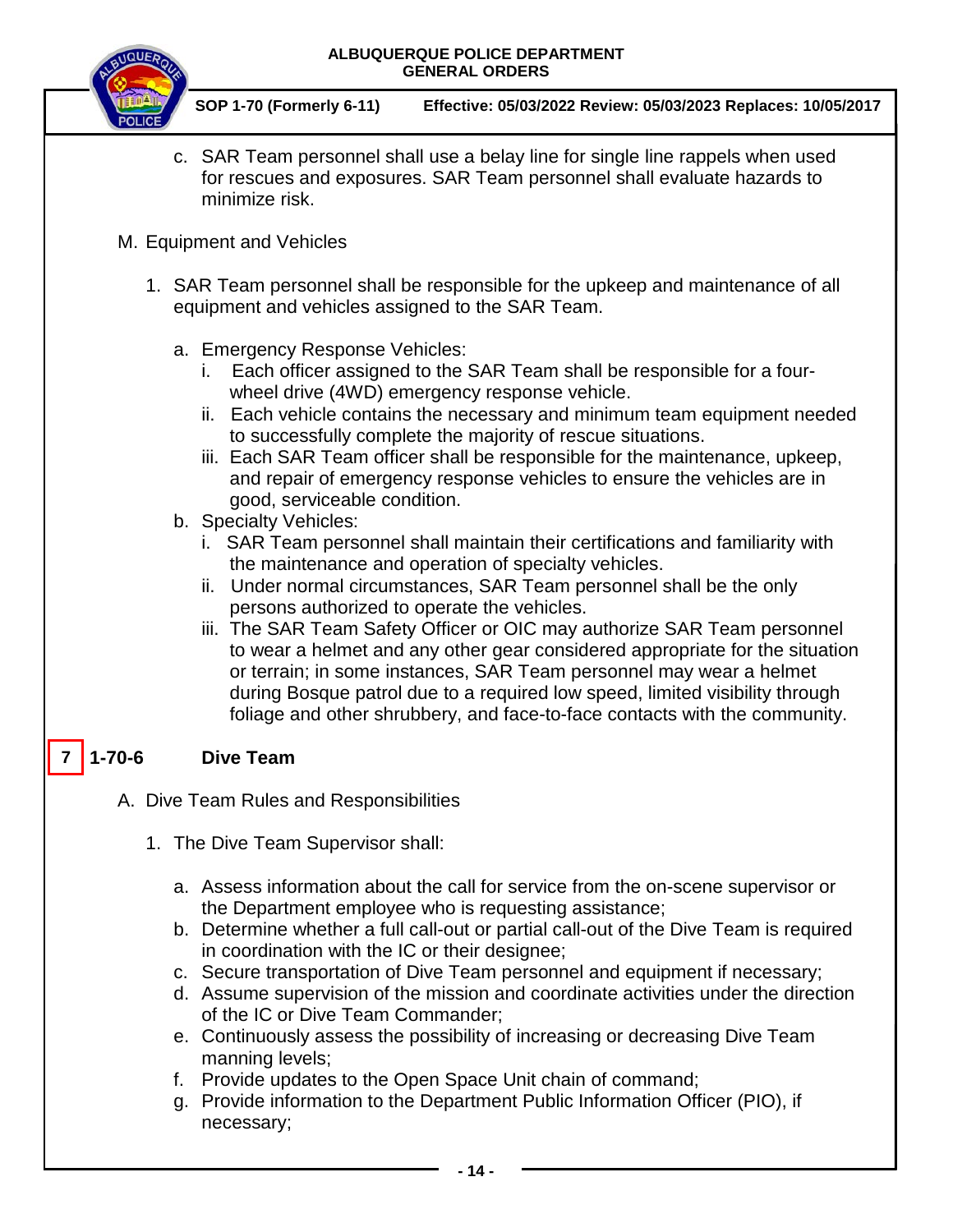

- h. When applicable, provide an After-Action Report in accordance with the guidelines in the Emergency Operations Plan;
- i. When requested, provide a Supplemental Report;
- j. Inspect and secure all Dive Team equipment by using the applicable, approved methods for maintenance;
- k. Maintain Dive Team personnel rosters, line-ups, gear maintenance schedules, physical schedules, expense logs, reports, and any other documentation as required to administer the Dive Team;
- l. Inspect dive logs to ensure accuracy;
- m. Maintain training records for all Dive Team personnel;
- n. Promptly notify the Department Safety Officer of any injury and prepare necessary reports as required; and
- o. Conduct an annual inventory and physical inspection of all Department-issued equipment.
- 2. A Dive Team member shall:
	- a. When on call, promptly respond to call-outs;
		- i. In the event a Dive Team member cannot respond to a call-out, a Dive Team member shall notify the Dive Team Supervisor.
	- b. Report to the staging area that is equipped and prepared to respond to the event;
	- c. Comply with procedures and protocols as trained, with safety as a priority for all Dive Team personnel and victims;
	- d. Promptly report all equipment malfunctions, and all lost, stolen, or damaged equipment to the on-scene supervisor;
	- e. Report all incidents of injury to the on-scene supervisor;
	- f. Inspect all equipment prior to usage and after each event as required by protocols;
	- g. Report any maintenance needed to the supervisor;
	- h. Write Uniform Incident Reports or Supplemental Reports of any activity as required;
	- i. Maintain accurate dive logs for inspection by Dive Team supervisors;
	- j. Ensure equipment is available for immediate use;
	- k. Report all training attended to the Dive Team Sergeant and the Academy Division;
	- l. Participate in training to maintain proficiency as required;
	- m. Demonstrate an acceptable physical assessment level by maintaining an overall score of eighty percent (80%) in the Department Physical Assessment standards;
	- n. Pass the Dive Team and Open Space Unit swim tests;
	- o. Stay current on all vaccines as deemed necessary by the Safety Officer;
	- p. Rotate the primary on-call responsibility among all Dive Team personnel on a weekly basis;
	- q. Maintain a minimum of an eighty percent (80%) participation rate in all training and call-outs during a twelve (12) month period on a rotating calendar year; and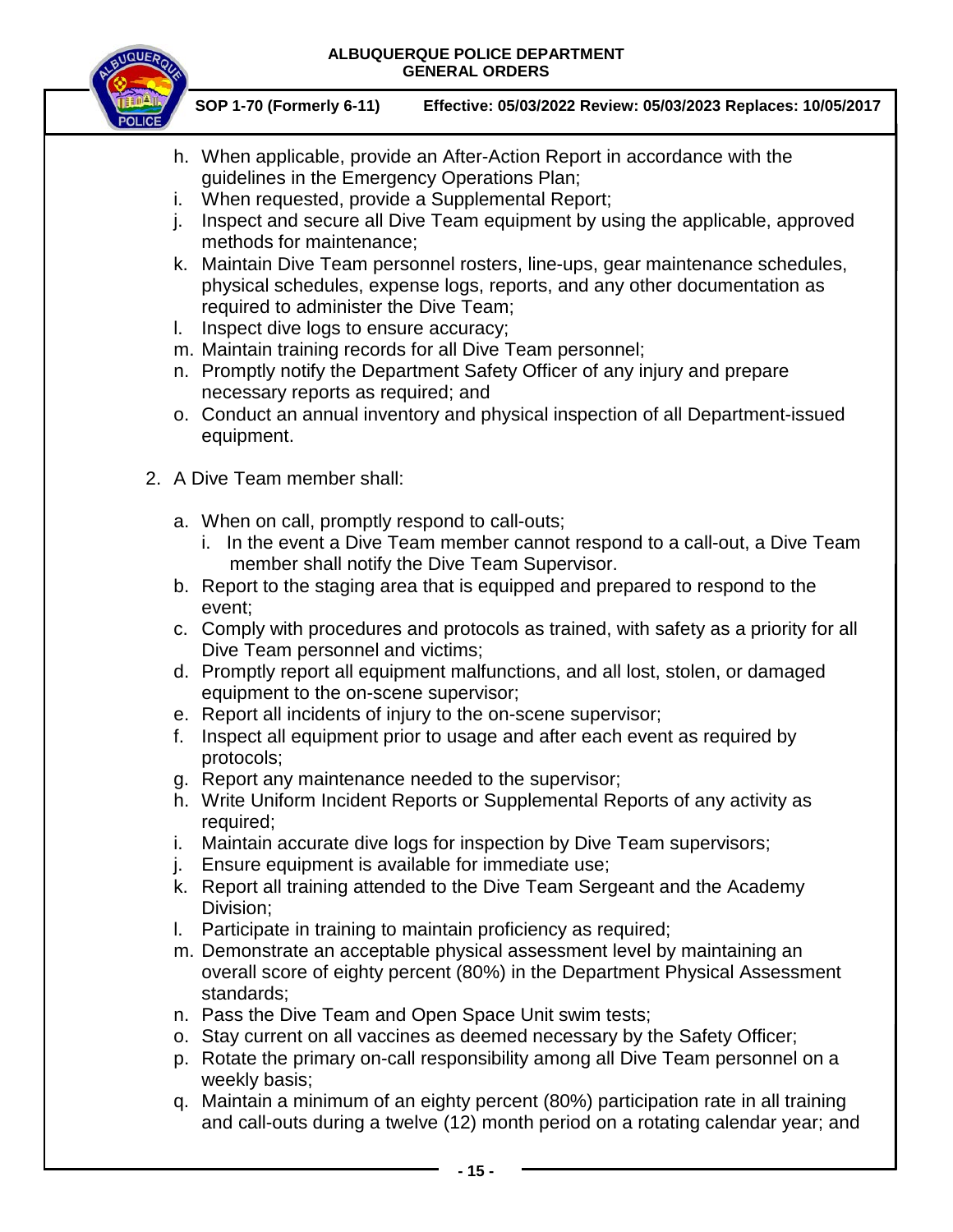

**SOP 1-70 (Formerly 6-11) Effective: 05/03/2022 Review: 05/03/2023 Replaces: 10/05/2017**

- r. Have an Open Space Unit supervisor approve any changes to the on-call roster and shall notify the ECC of the changes.
- B. Activation of the Dive Team
	- 1. Dive Team Deployment
		- a. The Dive Team Sergeant shall:
			- i. Contact the on-scene supervisor for a briefing about the situation;
			- ii. Evaluate the circumstances and determine whether an immediate or delayed Dive Team response shall be most appropriate based primarily on safety;
				- 1. The Dive Team Sergeant or Team Leader shall be authorized to refuse a mission if it cannot be safely executed in accordance with established diving protocols.
		- b. Prior to committing to a dive mission, the Dive Team Supervisor or their designee shall:
			- i.Conduct the risk-benefit field analysis to identify the risks and identify the benefit of conducting the dive at each site;
			- ii. Ensure that a fully-dressed Safety Diver is prepared to immediately enter the water in the event the primary diver needs assistance;
			- iii. Develop an emergency action plan, including transportation of an injured diver to the nearest operational hyperbaric chamber, or the closest emergency medical facility; and
			- iv. Develop a safety plan for all surface support prior to any operations being initiated.
- C. Dive Team Uniform and Unit Patch
	- 1. Callout Uniforms

Uniforms shall be dictated by search conditions and weather environment.

- 2. Dive Team Patch
	- a. Dive Team personnel may elect to wear the Dive Team patch on their patrol uniform, consistent with SOP Uniforms.
	- b. The Dive Team patch shall be issued to Dive Team personnel who have successfully completed training and sufficiently demonstrated operational effectiveness, as determined by the Dive Team Supervisors.
	- c. Dive Team personnel may not wear the Dive Team patch until authorized by the Dive Team supervisors.
- 3. Dive Team Pin
	- a. Only full-time Dive Team personnel may elect to wear the Dive Team pin on their standard Department uniform.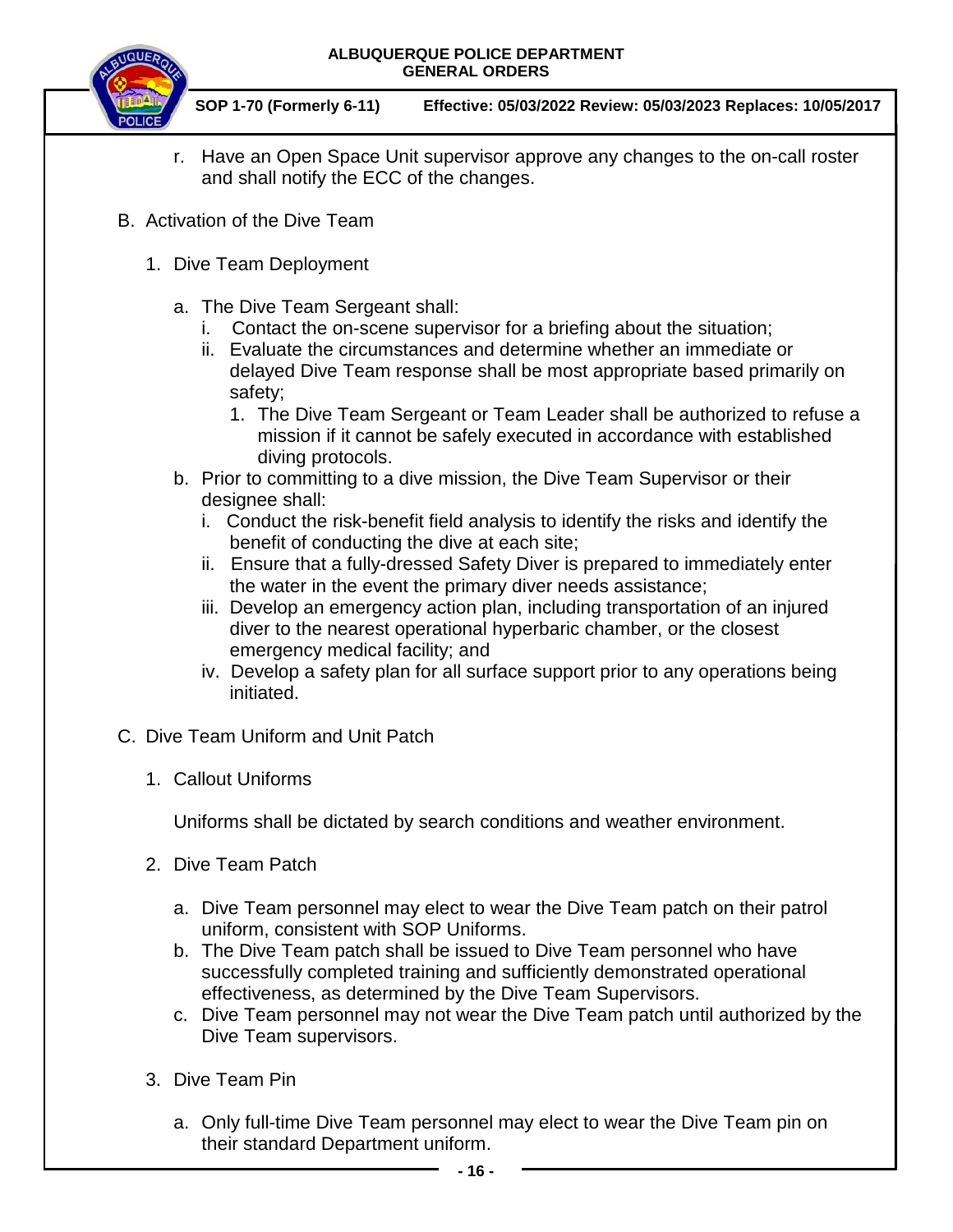| <b><i>IQUE</i></b> | ALBUQUERQUE POLICE DEPARTMENT<br><b>GENERAL ORDERS</b>                                                                                                                                                                                                                                                                                                                                                                                                                                                                                                                                                                                                                                                                                                                                                                                                                                                                                                                                                                                         |
|--------------------|------------------------------------------------------------------------------------------------------------------------------------------------------------------------------------------------------------------------------------------------------------------------------------------------------------------------------------------------------------------------------------------------------------------------------------------------------------------------------------------------------------------------------------------------------------------------------------------------------------------------------------------------------------------------------------------------------------------------------------------------------------------------------------------------------------------------------------------------------------------------------------------------------------------------------------------------------------------------------------------------------------------------------------------------|
|                    | SOP 1-70 (Formerly 6-11)<br>Effective: 05/03/2022 Review: 05/03/2023 Replaces: 10/05/2017                                                                                                                                                                                                                                                                                                                                                                                                                                                                                                                                                                                                                                                                                                                                                                                                                                                                                                                                                      |
|                    | b. Dive Team supervisors shall issue the Dive Team pin to Dive Team personnel<br>who have successfully completed training and sufficiently demonstrated<br>operational effectiveness.<br>c. The Dive Team pin shall be identical to the military Scuba Diver pin and shall be<br>silver in color.<br>d. The Dive Team supervisor pin shall be gold in color.<br>e. Dive Team personnel shall wear the Dive Team pin above the right pocket of<br>the uniform shirt, centered one-half-inch (1/2") above the nametag on the<br>vertical shirt seam.<br>Dive Team personnel shall not wear the Dive Team pin on the Open Space Unit<br>f.<br>uniform.<br>g. Sworn personnel and sergeants who work for the Open Space Unit Collateral<br>Program shall not wear the Open Space Unit patch.<br>Collateral Program personnel may wear the SAR Team patch or the Dive<br>Team patch when they have successfully completed training and sufficiently<br>demonstrated operational effectiveness, as determined by the respective<br>team supervisors. |
| $1 - 70 - 7$       | <b>Open Space Unit Collateral Program</b>                                                                                                                                                                                                                                                                                                                                                                                                                                                                                                                                                                                                                                                                                                                                                                                                                                                                                                                                                                                                      |
|                    | A. An officer or sergeant may be accepted into the Open Space Unit Collateral Program if<br>they are:                                                                                                                                                                                                                                                                                                                                                                                                                                                                                                                                                                                                                                                                                                                                                                                                                                                                                                                                          |
|                    | 1. Off probation;                                                                                                                                                                                                                                                                                                                                                                                                                                                                                                                                                                                                                                                                                                                                                                                                                                                                                                                                                                                                                              |
|                    | 2. In good standing with the Department;                                                                                                                                                                                                                                                                                                                                                                                                                                                                                                                                                                                                                                                                                                                                                                                                                                                                                                                                                                                                       |
|                    | 3. In an on-duty status while attending training or an event;                                                                                                                                                                                                                                                                                                                                                                                                                                                                                                                                                                                                                                                                                                                                                                                                                                                                                                                                                                                  |
|                    | 4. Willing to purchase necessary gear to include mission specific summer and winter<br>clothing; and                                                                                                                                                                                                                                                                                                                                                                                                                                                                                                                                                                                                                                                                                                                                                                                                                                                                                                                                           |
|                    | 5. Not on-call for any other unit.                                                                                                                                                                                                                                                                                                                                                                                                                                                                                                                                                                                                                                                                                                                                                                                                                                                                                                                                                                                                             |
|                    | B. The Open Space Unit Sergeants shall make the final decision about whether an officer<br>or sergeant is suitable for the Open Space Unit Collateral Program.                                                                                                                                                                                                                                                                                                                                                                                                                                                                                                                                                                                                                                                                                                                                                                                                                                                                                 |
|                    | 1. An Open Space Unit Sergeant's final decision shall not be subject to a grievance<br>because the Collateral Program is a secondary duty that is beyond the officer or<br>sergeant's primary assignment.                                                                                                                                                                                                                                                                                                                                                                                                                                                                                                                                                                                                                                                                                                                                                                                                                                      |
|                    | C. Open Space Unit Collateral Program personnel shall:                                                                                                                                                                                                                                                                                                                                                                                                                                                                                                                                                                                                                                                                                                                                                                                                                                                                                                                                                                                         |
|                    | 1. Be called out in the event there is a SAR or dive call-out on an as needed basis;                                                                                                                                                                                                                                                                                                                                                                                                                                                                                                                                                                                                                                                                                                                                                                                                                                                                                                                                                           |
|                    | 2. Be allowed to earn overtime or compensatory time when working special events<br>that are approved by the Open Space Unit Sergeant;                                                                                                                                                                                                                                                                                                                                                                                                                                                                                                                                                                                                                                                                                                                                                                                                                                                                                                          |